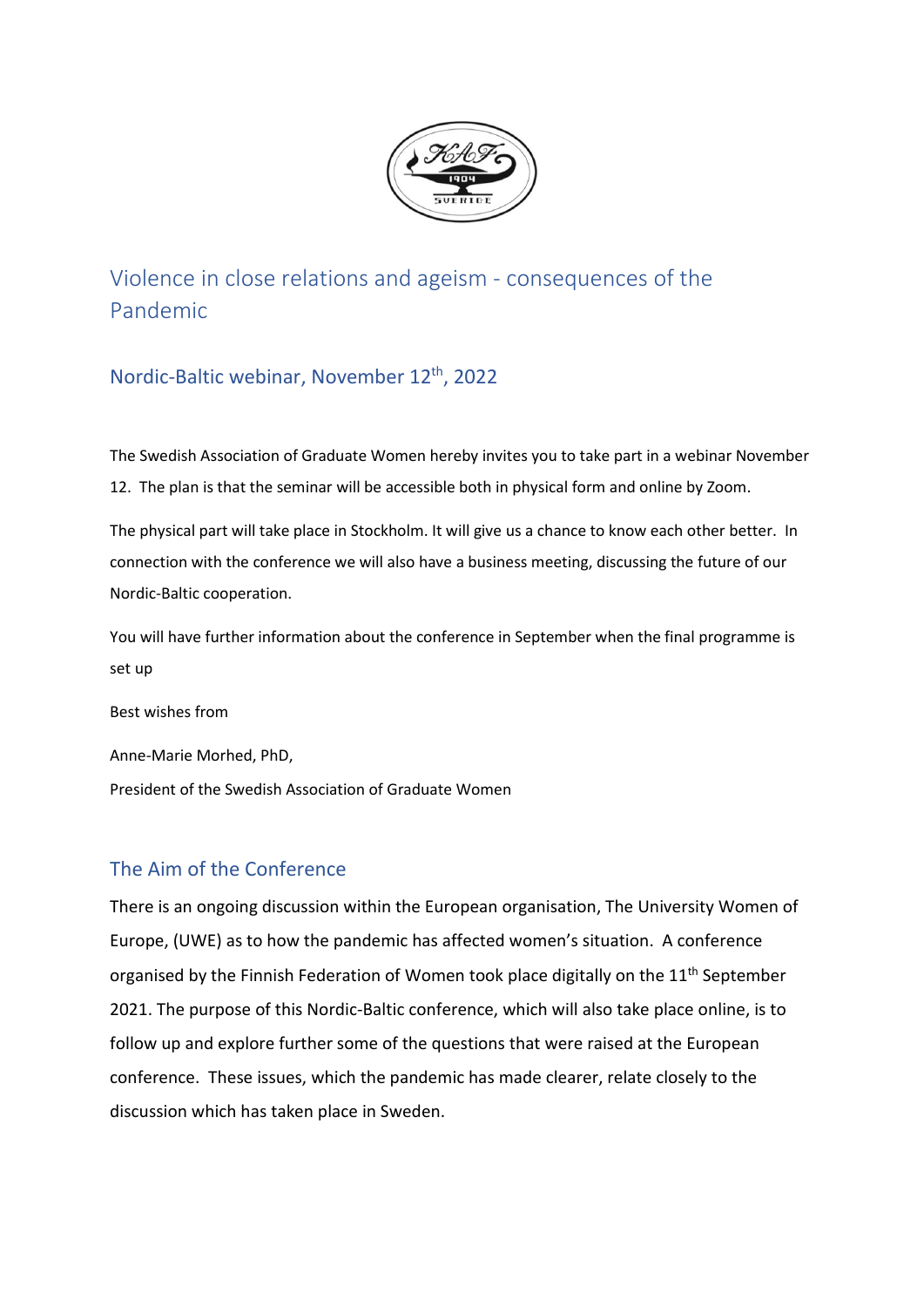## The Pandemic

The pandemic has been chosen as the overarching theme. In the course of the seminar, we hope to consider some ways of discussing ethical dilemmas such as the responsibility to protect vulnerable individuals from severe disease and death during the pandemic. We will pay particular attention to how it affected women.

With the aid of invited researchers and commentators, we want to investigate how the pandemic has affected 1) domestic violence and 2) ageism in society.

## Violence in close relations

During the pandemic many families have been forced to live in close proximity and with limited social contacts outside their household. This raises the issue of violence in a new way. What does current research have to say about victims and perpetrators? Do recent results show a different pattern compared to earlier research findings? Are particular groups especially vulnerable?

# Ageism in Society

At the beginning of the pandemic, old people were the most affected by the Corona virus. Those over 70 were subject to particular recommendations, isolation at home, in order to reduce the occurrence of cases of severe disease and death. After a while, these age specific restrictions were lifted and the responsibility for limiting infection was to be shared by all citizens. The pandemic revealed failings in the care provided for old people which was under dimensioned. The division of responsibility between the regions which provided medical care and the local authorities who were in charge of care homes created a number of ethical dilemmas. The largely female staff were placed under extreme pressure as their responsibilities extended far beyond their usual contracts. Both the particular demands made on the elderly and also society's inadequate protection of the aged have been discussed in terms of ageism.

## **Delegates**

The delegates are female academics who do research into domestic violence (violence in close relations) and ageism.

They are: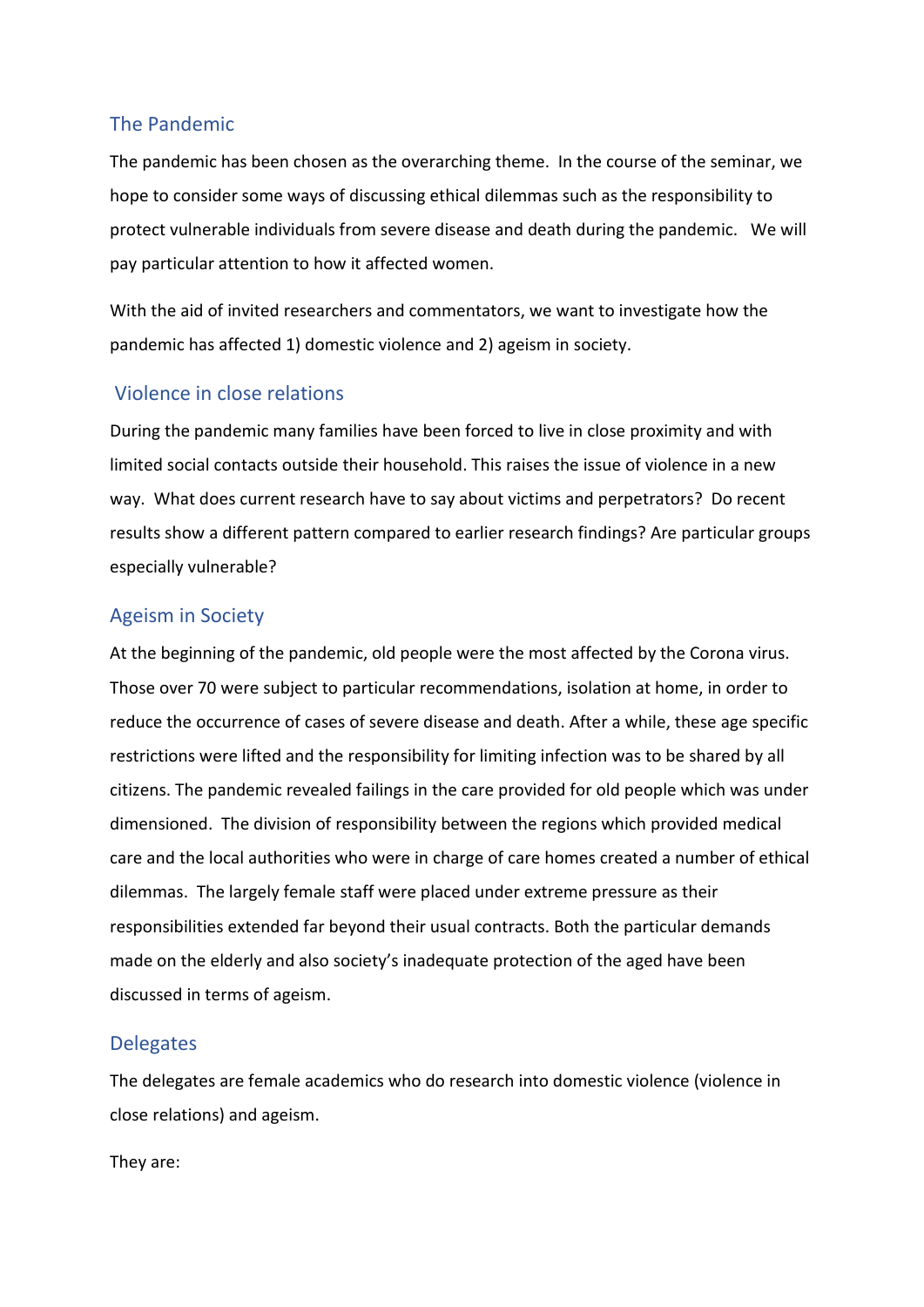#### **Stina Johansson, Professor Emerita, Umeå University,**

Stina Johansson is the chair of The Association of University Women in Uppsala (UKAF) and retired Professor from Umeå university where she was the Professor of Social Work between 1999 and 2013. She has been active in research into old age in the broad sense: social care, social gerontology, gender and comparative social politics (also between the Nordic countries). During the pandemic, she been engaged in conversations as to how, once the pandemic is over, Swedish old-peoples' homes where there are staff with different areas of responsibility can be improved. She is the editor of a book on the topic which will be published in the autumn of 2022.

#### **Carolina Ǿverlien, Professor, Stockholms University:**

Of late, Professor Överlien has studied violence in intimate relations amongst young people. For many years she was responsible for the Nordic section of an EU financed study (Safeguarding teenage intimate relationships - STIR). The study was carried out in five different countries, Norway, The United Kingdom, Bulgaria and Italy, and consisted both of answers to a survey which was answered by young people at the upper senior level and also of interviews with young people who had been exposed to violence. Later Överlien started the Swedish equivalent of the STIR-study.

### **Viveka Enander, University Lecturer, Gothenburg University.**

Viveka Enander is the Development Manager, responsible for research at the Competence Centre for Violence in Close Relations in the region of Västra Götaland and she is also a university lecturer in Social Work at Gothenburg University.

### **Anna Siverskog, researcher Jönköping's University College**

Anna Siverskog's doctoral dissertation deals with older LBTQ individuals.

As a researcher, Siverskog was commissioned by the Council of Nordic Ministers to conduct a project entitled "Health, contentment and circumstances amongst young LGBTI-people". The report is in two parts. Siverskog has worked with Part 1, a survey of research which